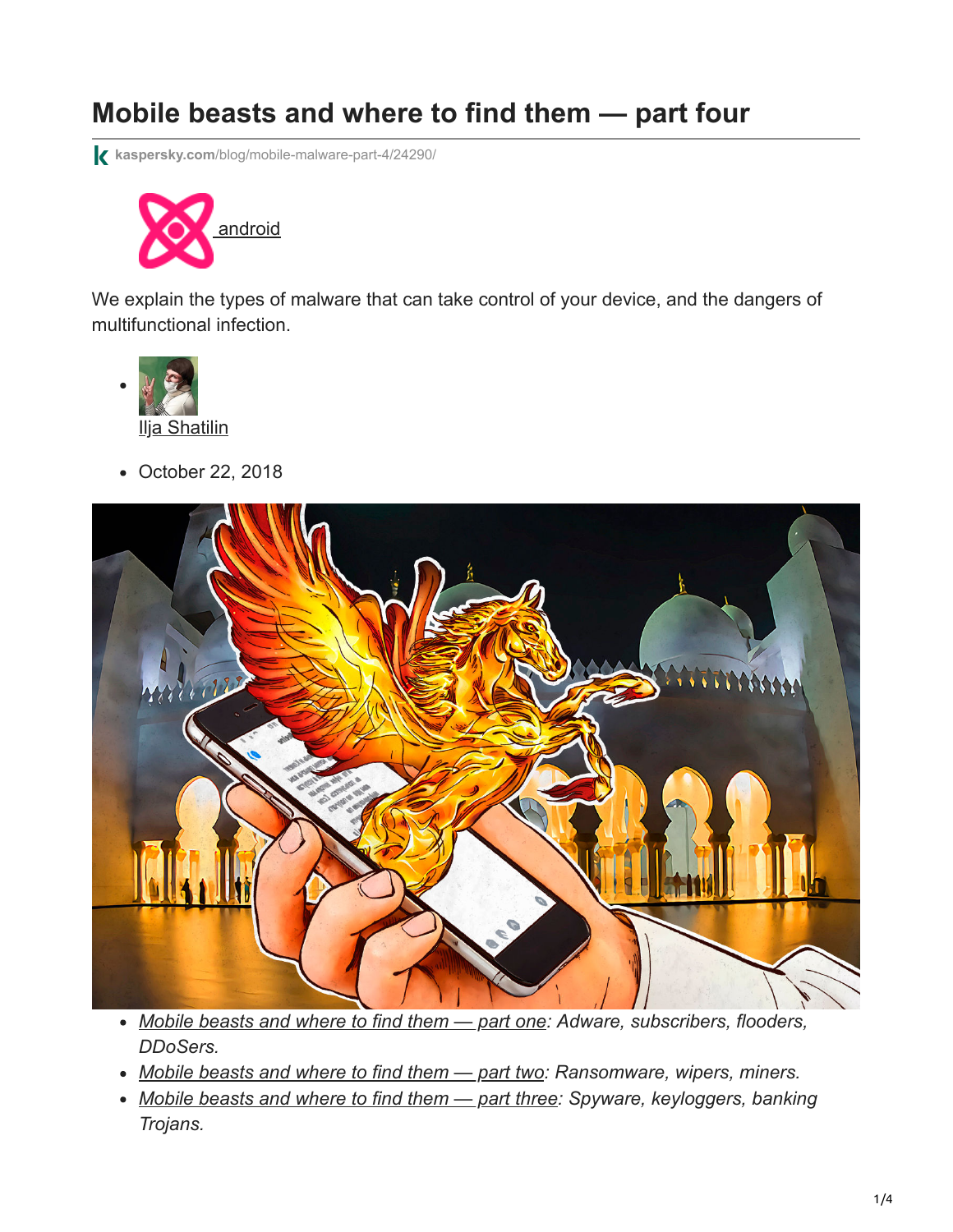In part four of our study of mobile threats, we discuss the most complex and dangerous types of malware — the ones that not only exploit Android capabilities, but are also able to tune your system to their taste and combine multiple malicious functions.

## **RATs — remote access Trojans**

[RAT](https://encyclopedia.kaspersky.com/glossary/rat-remote-access-tools/?utm_source=kdaily&utm_medium=blog&utm_campaign=termin-explanation&_ga=2.76390038.267654168.1540215705-938421168.1494508493) by name, rat by nature. Remote administration tools (RATs) can be used to connect to a remote device on the network and not only view the screen contents, but also take full control, issuing commands from remote input devices (keyboard/mouse on a computer; touch screen on a smartphone).

RATs were initially created with good intentions — to help manage various settings and apps, well, remotely. After all, it is far easier for tech support staff to select the right check boxes and settings themselves rather than trying to explain to the user what to do over the phone — and even easier for the user.

But in cybercriminals' hands, RATs are transformed into a formidable weapon: Installing a [Trojan](https://encyclopedia.kaspersky.com/glossary/trojan/?utm_source=kdaily&utm_medium=blog&utm_campaign=termin-explanation) on your smartphone that provides someone with remote access to the gadget is like giving the keys to your apartment to a stranger. The malicious use of RATs is so common that the acronym increasingly stands for "remote access Trojan."

Having connected to your device through a RAT, hackers can do as they please, including snooping on all your passwords and PINs, logging into banking apps and transferring your money, and subscribing you to unwanted services that quietly eat up funds on your mobile account or credit card — as well as stealing your mail, social network, and IM accounts to extract money from friends in your name. And that's after copying all your photos to blackmail you later if any of them happen to be of a private nature.

Typically, RATs are used for spying. Such malware allows jealous husbands or wives to spy on their spouses, but more seriously, it can also be used for stealing corporate secrets. For example, [AndroRAT](https://www.zdnet.com/article/androrat-new-android-malware-strain-can-hijack-older-phones/) (detected in spring this year) sneakily takes pictures with the smartphone camera and records sound (including telephone conversations). It also steals Wi-Fi passwords based on geolocation. This means that no negotiations are ever confidential, and it makes penetrating the office network a piece of cake.

### **Rooting Trojans**

["Root access" in some operating systems, including Android, is another name for superuser](https://encyclopedia.kaspersky.com/glossary/root-access/?utm_source=kdaily&utm_medium=blog&utm_campaign=termin-explanation) rights, which allow changes to system folders and files. For regular user tasks, such access is completely unnecessary and disabled by default. But some advanced enthusiasts like to [have it to customize the operating system. See our post Rooting your Android: Advantages,](https://www.kaspersky.com/blog/android-root-faq/17135/) disadvantages, and snags to learn why you should think twice before doing so.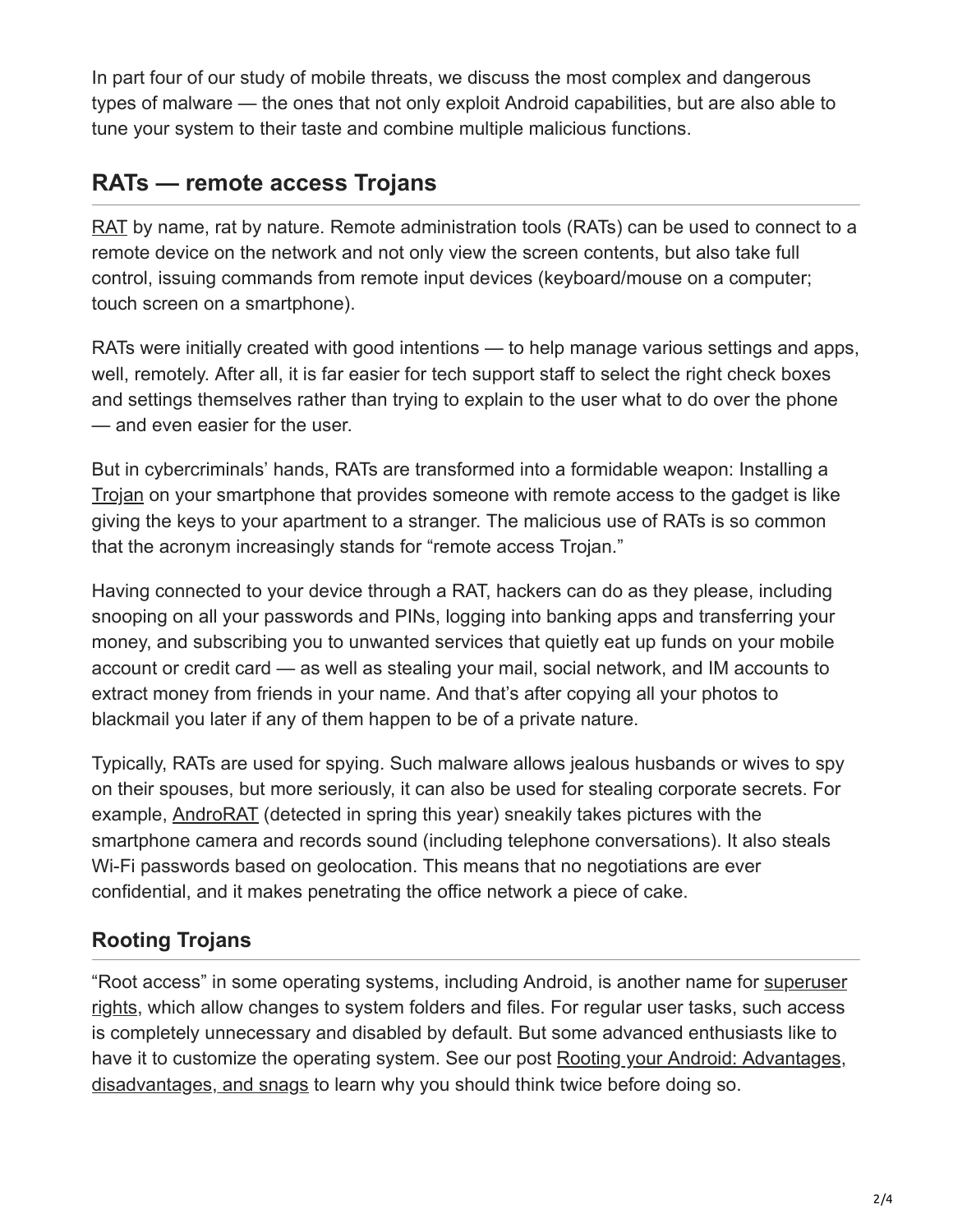Some malicious programs, called rooting Trojans, can get root privileges using vulnerabilities in the operating system. Having superuser rights allows cybercriminals to configure your smartphone for their purposes. For example, they can force the device to open full-screen ads. Or install malware or adware in the background, without any notifications.

A favorite rooting malware trick is to secretly delete apps installed on the smartphone and replace them with either phishing or malware-augmented software. Moreover, superuser rights can be used to prevent you from removing malware from your device. No wonder that rooting Trojans are considered today's most dangerous type of mobile threat.

#### **Modular Trojans**

Jack-of-all-trades modular Trojans can perform several different malicious actions, either simultaneously or selectively according to the situation. One of the most striking examples of such a Trojan is [Loapi,](https://www.kaspersky.com/blog/loapi-trojan/20510/) detected in late 2017. As soon as it penetrates a victim's device, it immediately ensures its own safety by requesting administrator rights — and it won't take no for an answer; if it is refused, the dialog window pops up again and again, preventing the smartphone from being used. And if access is granted, it becomes impossible to remove Loapi from the device.

The Trojan then launches any one of five modules. It can display ads, subscribe the user to paid content by following links, carry out [DDoS attacks](https://encyclopedia.kaspersky.com/glossary/ddos-distributed-denial-of-service-attack/?utm_source=kdaily&utm_medium=blog&utm_campaign=termin-explanation) on command from a remote server, and forward SMS messages to cybercriminals, concealing them so that the user does not notice malicious transactions.

And in its spare time, when not engaged with these important tasks, the Trojan stealthily mines cryptocurrency, most often when the smartphone is connected to a power outlet or external battery. Mining is a complex computational process that gobbles up energy and resources, so the battery takes a very long time to charge. This can have fatal consequences for phones: Our experts discovered firsthand that a [couple of days of Loapi activity](https://securelist.com/jack-of-all-trades/83470/) is enough to ruin a smartphone battery through overheating.

#### **How to defend against the worst Android malware**

As you can see, the dangers posed by RATs, rooting Trojans, and modular malware are serious. But you can guard against them. Here are some simple rules:

- First of all, [block app installs from unknown sources](https://www.kaspersky.com/blog/android-8-permissions-guide/23981/#install-unknown-apps). This option is disabled in Android by default, and it should stay that way. It is no panacea, but it does solve most problems associated with mobile Trojans.
- Do not try to skimp by downloading hacked versions of apps. Many of them are infected.